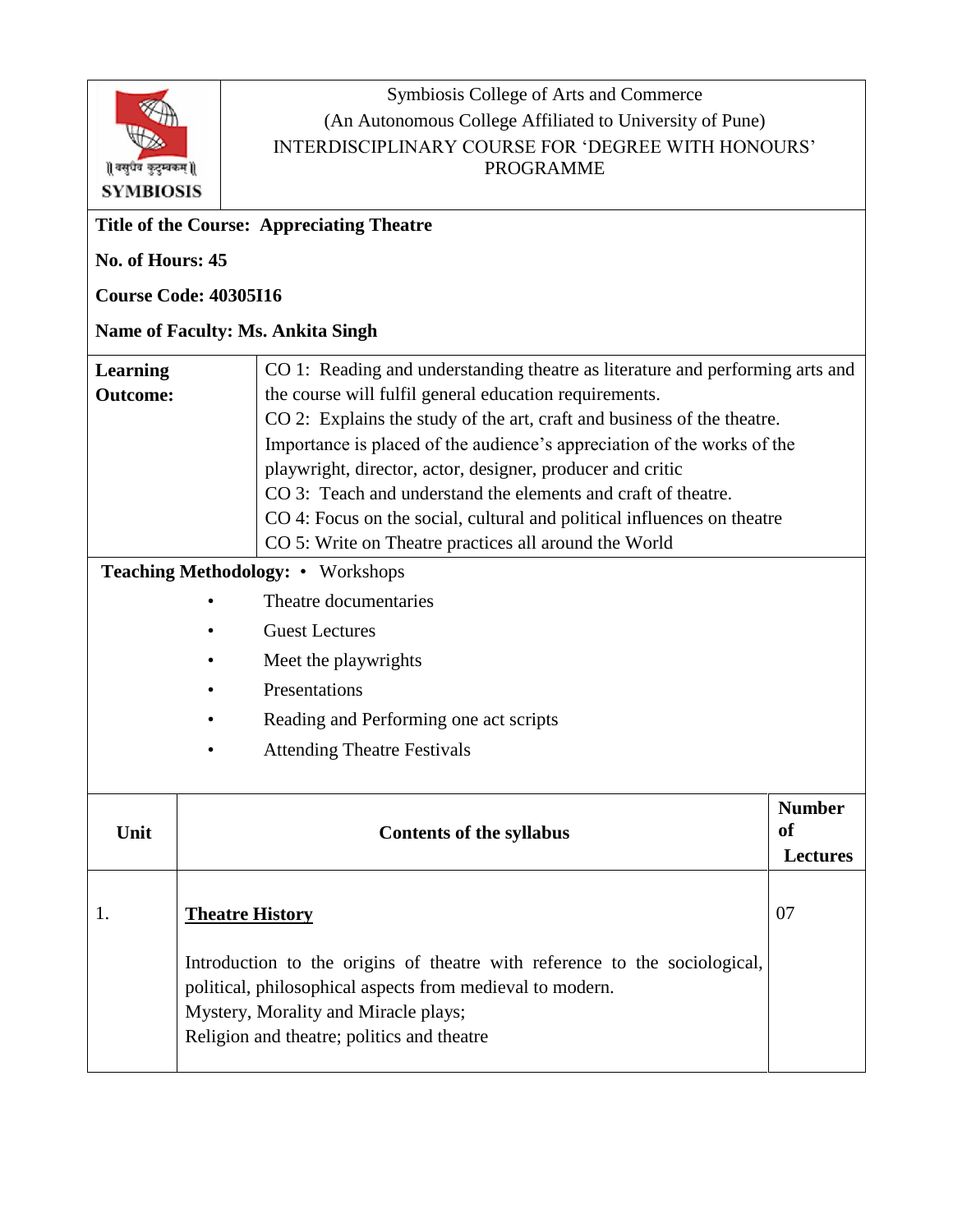| 2.                                | The study of complexities and cultural importance of script and<br>performance with reference to music, theatre, religion, sculpture,<br>paintings, yoga etc.<br>Plot structure, character types, catharsis, recognition, and reversal,<br>Conflict types                                                                                                                                                                           | 07 |  |  |  |
|-----------------------------------|-------------------------------------------------------------------------------------------------------------------------------------------------------------------------------------------------------------------------------------------------------------------------------------------------------------------------------------------------------------------------------------------------------------------------------------|----|--|--|--|
|                                   |                                                                                                                                                                                                                                                                                                                                                                                                                                     |    |  |  |  |
| 3.                                | Introduction to theatres in India and the West.<br>Contrast and compare: Ancient Greek and Indian plays in terms of<br>Ξ<br>themes, ethos, characters and conflicts.<br>Theatre practices all around the World (Major schools of thought in<br>Ξ<br>theatre like 'absurdism', 'American dream', 'existentialism' etc)<br>giving importance to various trends, special cases etc. e.g. Ninasan,<br>chorus repertory, Budhan theatre. | 16 |  |  |  |
|                                   | <b>Theatre as Literature - how to read and understand a play?</b><br>Play text readings, watching associated films, discussions,<br>understanding elements of theatre as literature-dialogues, scripts,<br>٠<br>characterization, interpersonal relations etc.<br>Improve activities to understand the discipline and structure of<br>П<br>theatre.                                                                                 |    |  |  |  |
| 4.                                |                                                                                                                                                                                                                                                                                                                                                                                                                                     | 07 |  |  |  |
| 5.                                | Theatre as performance-<br>different elements (acting, directing, play-writing, makeup, costumes, lights,<br>backstage etc.)<br><b>Production Process -</b><br>1. Techniques and sensibilities for developing a theatre language<br>2. Developing imagination by making small 'etudes/studies' involving music,<br>props, sets and lights.<br>3. Developing and understanding the structure of plays.                               | 08 |  |  |  |
|                                   | <b>Total No.of Hours</b>                                                                                                                                                                                                                                                                                                                                                                                                            | 45 |  |  |  |
| <b>Suggested Reference Books:</b> |                                                                                                                                                                                                                                                                                                                                                                                                                                     |    |  |  |  |
|                                   | <b>History of Theatre-Oscar Brockett</b>                                                                                                                                                                                                                                                                                                                                                                                            |    |  |  |  |
|                                   | The elements of Theatre-J. L. Styan                                                                                                                                                                                                                                                                                                                                                                                                 |    |  |  |  |